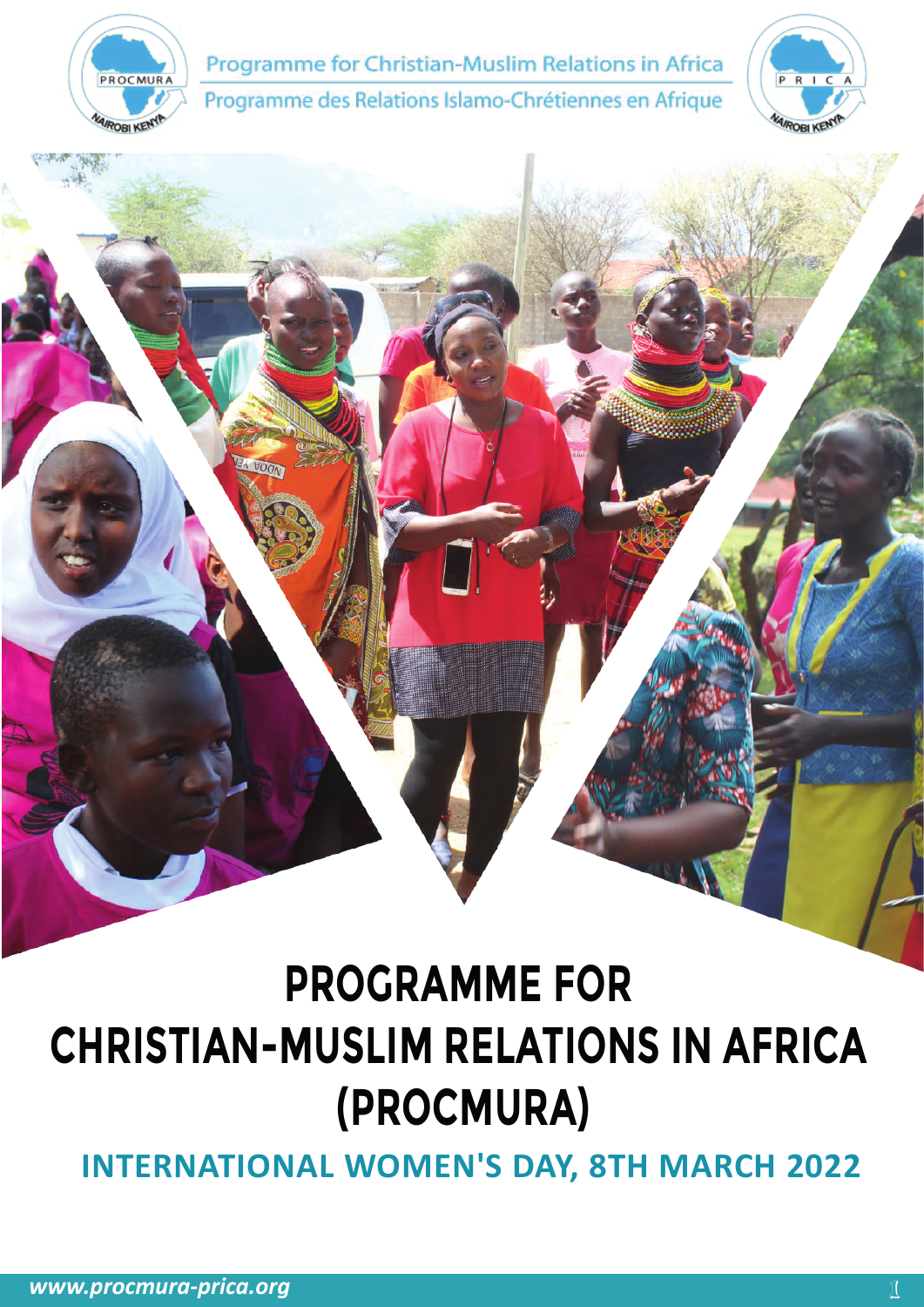## **'CHANGING CLIMATES: EQUALITY TODAY FOR A SUSTAINABLE TOMORROW.**

International Women's Day (8th March) is a day for people around the world to join voices and call for equal rights, women's rights, which are all human rights. It is also a day to commemorate the contributions of women in all spheres of life and celebrate their diversity.

This year 2022 International Women's Day is celebrated under the theme "changing climates: equality *today for a sustainable tomorrow.*" This calls for a recognition of the role of women in addressing climate change and other environmental challenges. PROCMURA's theme for this year's celebration is "Religion *and Climate change: the voices and actions of religious women."*

The COVID-19 pandemic has had devastating effects on everyone around the world, not to mention how it has affected the livelihood of Children, Girls and Women both at a social and economic level. Apart from the COVID-19 Pandemic, the ecological crisis continues to be a major threat to human life and even more to women. It is true to say that climate change affects everyone. However, those that are more vulnerable like women and girls suffer even more due to the difficult operating environment which brings with it economic and social shock waves. Women and girls face greater health and safety risks as a result of poor sanitation and lack of water which compromises their day-to-day domestic work. And yet more often than not women's' contribution across different sections tends to be overlooked. Human activities over time have become unfavourable to the ecosystem leading to high temperatures and various forms of disasters. The clarion call to limit global temperature rise to 1.5 degrees requires the efforts of everyone, including women.

According to the Food and Agricultural Organization (FAO); women in sub-Saharan Africa have relatively high overall labour-force participation rates and the highest average agricultural labour-force participation rates in the world. A huge majority of African women are engaged in agriculture and therefore affected by climate change, and have also contributed towards climate change prevention/mitigation.

At PROCMURA, our focus this year is more on the African religious woman (the woman of faith). We celebrate women of faith, who have prac�cally contributed toward the quest to drop global warming by using religious teachings to educate other women in local areas on the religious ethical responsibility towards the environment. This has resulted in the formation of inter-religious women farmers groups, where farming methods that are friendly to the environment have been employed. We are also celebrating the girl child and women who have been empowered by PROCMURA and have maximized their potentials by making their voices heard and their actions and contributions to be seen in various areas of life.

## **PROCMURA and Women Empowerment**

Gender equality and women empowerment are at the heart of PROCMURA's work of promoting peaceful co-existence between Christians and Muslims. To achieve this, PROCMURA has mainstreamed gender issues in Christian-Muslim relations and issues particular to women in its programming. More so, economic empowerment programs for women and the girl child have been our focus during this COVID-19 era.

Gender equality is considered a development goal in its own right. Gender equality has o�en been viewed as a "woman's issue." In reality, gender equality has as much to do with men as it does with women. True gender equality must be a partnership between all people, with boys and men playing an important role in its realization.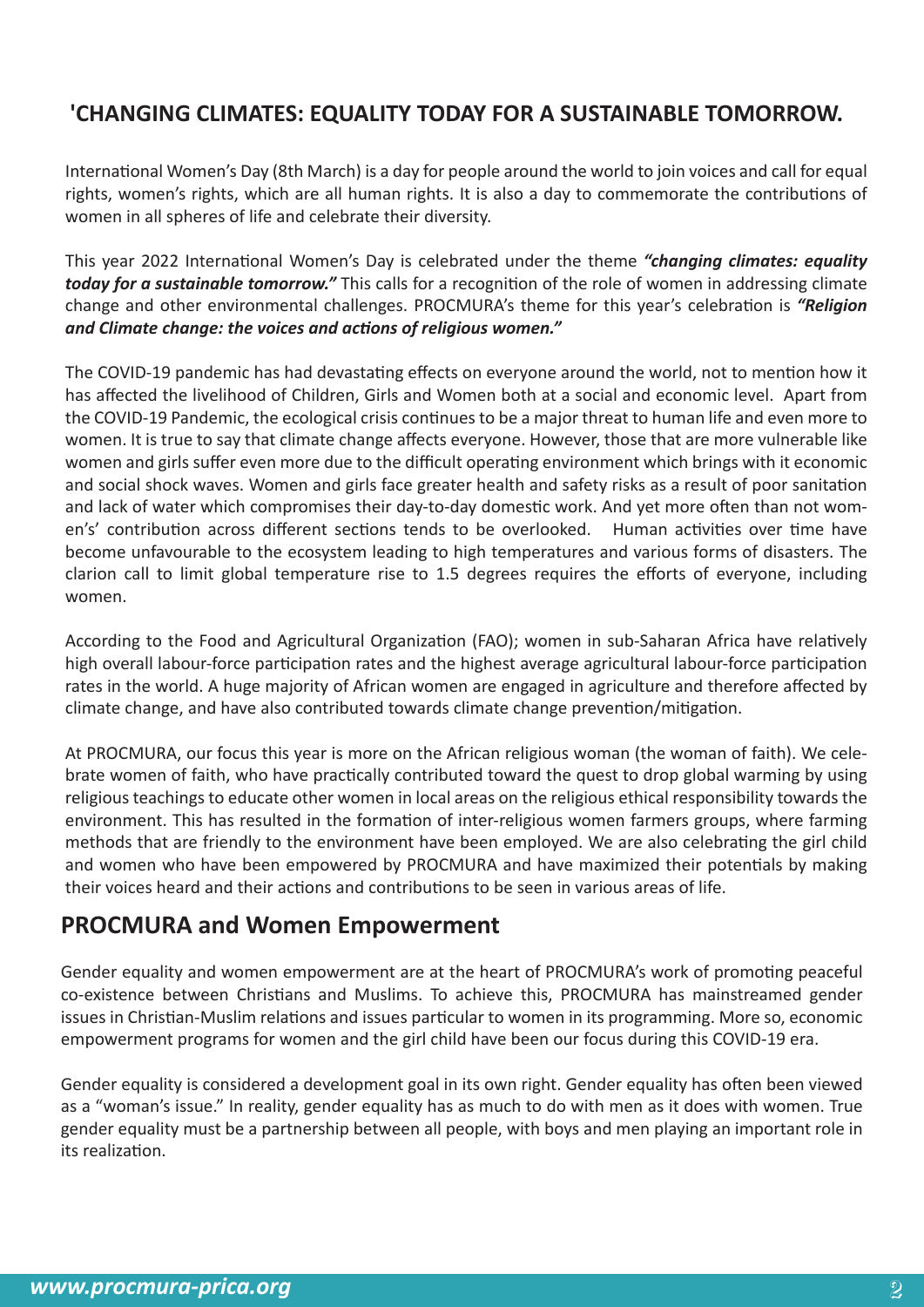### **PROCMURA Celebrates**:

*All the Women and Girls across our Constituencies in Africa* who have benefited from our women and girl child empowerment programs and are outstanding in their exceptional contributions at various levels. Our quest is to empower them with more opportunities, knowledge and skills to maximise their potential and build a sustainable future.

The PROCMURA Women, Youth Ambassadors Men and Boys Across the globe for their contributions to conflict prevention and peacebuilding, climate change prevention, Mutual religious tolerance, fighting teenage pregnancies, promoting freedom of religion among others.

All stakeholders; Christian and Muslim religious leaders, traditional leaders, Churches, Mosques, community faith-based organisations government, media and education authorities for providing us with the platform to empower the women and the girl child.

All organisations and agencies across the world that continue to advocate for women's rights and gender equity and for raising their voices to advocate against prac�ces that prevent women and the girl child from maximizing their full potential.

*Women's achievement and contributions* to global development and call for more political, and religious will for gender equality. We look forward to having more women in leadership positions and at the decision-making tables.

We would like to build a society that promotes and enhances women economic, social and political development.

Climate change is a threat to our existence. For PROCMURA, women are part of the conversa�on and action. "Religion and Climate change: the voices and actions of religious women."



*"Let us walk the talk" Happy women's day!*

*Ms. Joy Wandabwa, Team leader Finance and Administration, PROCMURA (Kenya)*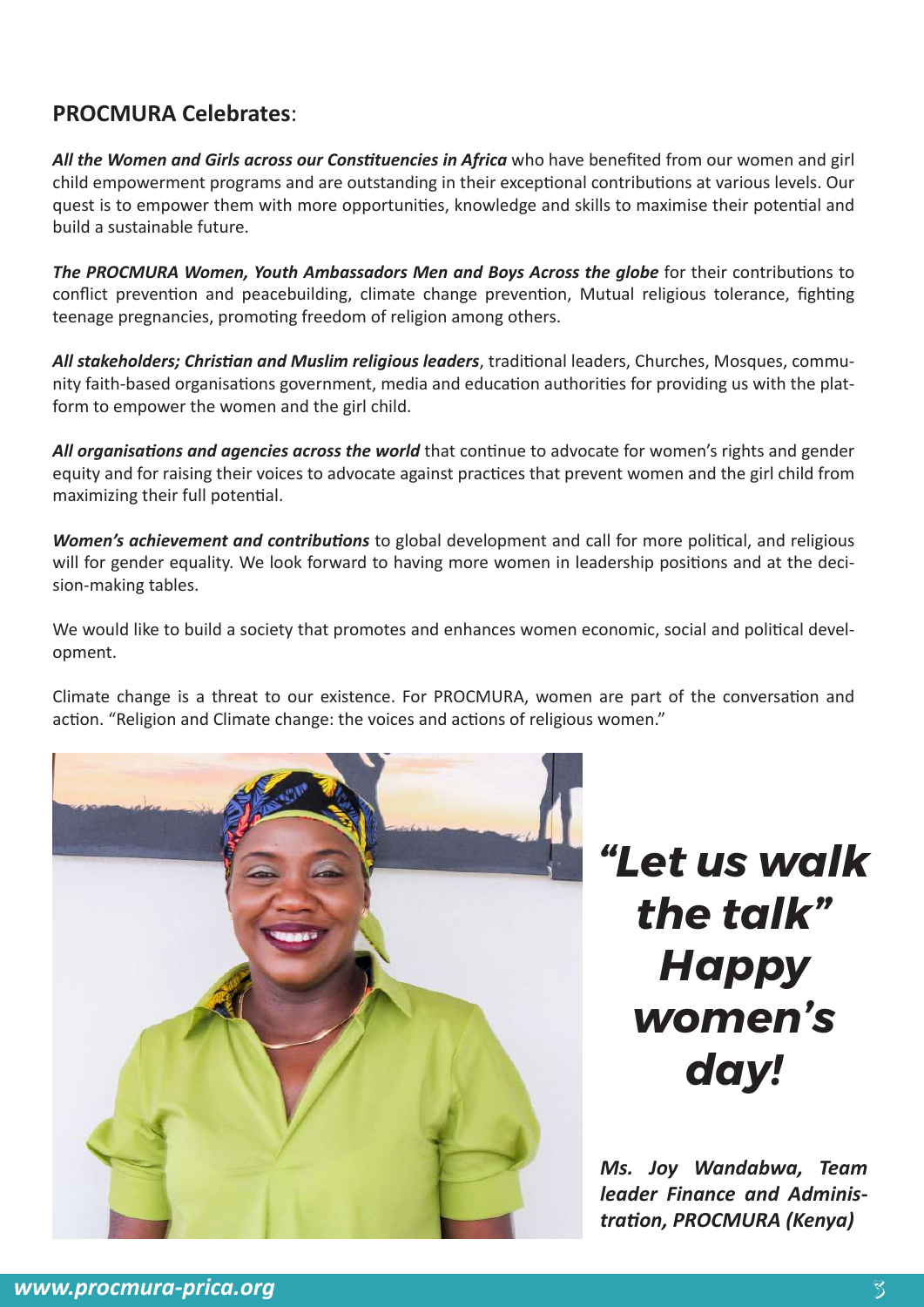### **REFLECTIONS FROM SOME PROCMURA WOMEN**



Religion has a lot to contribute to climate change prevention, especially in Africa where religion influences all aspects of life, shapes views and instils values and attitudes towards the environment.

 Religious people are stewards of the environment. They have a calling to take care of God's creation. This is an assignment that is given to them by God. Psalm 24:1: says "The Earth is the Lord's and all that is in it, the world, and those who live in it".

We have an ethical responsibility towards the environment.

*Rev. Dr. Salli Effungani, Programme Officer, PROCMURA (Cameroon)*

As women, we are endowed with the natural gift of caregiving, and the environment is not an exception. We know how to tender, nurture and give life.

Women have come up with farming methods such as planting trees at the borders of the farms instead of felling trees, weeds are put together to discompose and used as manure. This has reduced the use of fertilizers and bush fires, thereby preventing Climate change.

*Rev. Winnie Metto, project officer youth Issues PROCMURA (Kenya)*





I celebrate the achievement of women in Ghana. Women are active in various works of life. I recognize efforts to bring about gender equality in the country. I salute the government for recognizing women's contribution to development. I appreciate some religious bodies for providing spaces for women to express their religiosity.

Gender objectives have gained recognition and public policy momentum. In 1979, the government adopted an affirmative action policy to increase women's participation in government to 40%. I am looking forward to the full implementation of this policy and also to having a good representation of women in high religious decision-making committees.

*Dr. Margaret Makafui, Anglophone West Africa PROCMURA Regional coordinator. (Ghana)*

*www.procmura-prica.org* 4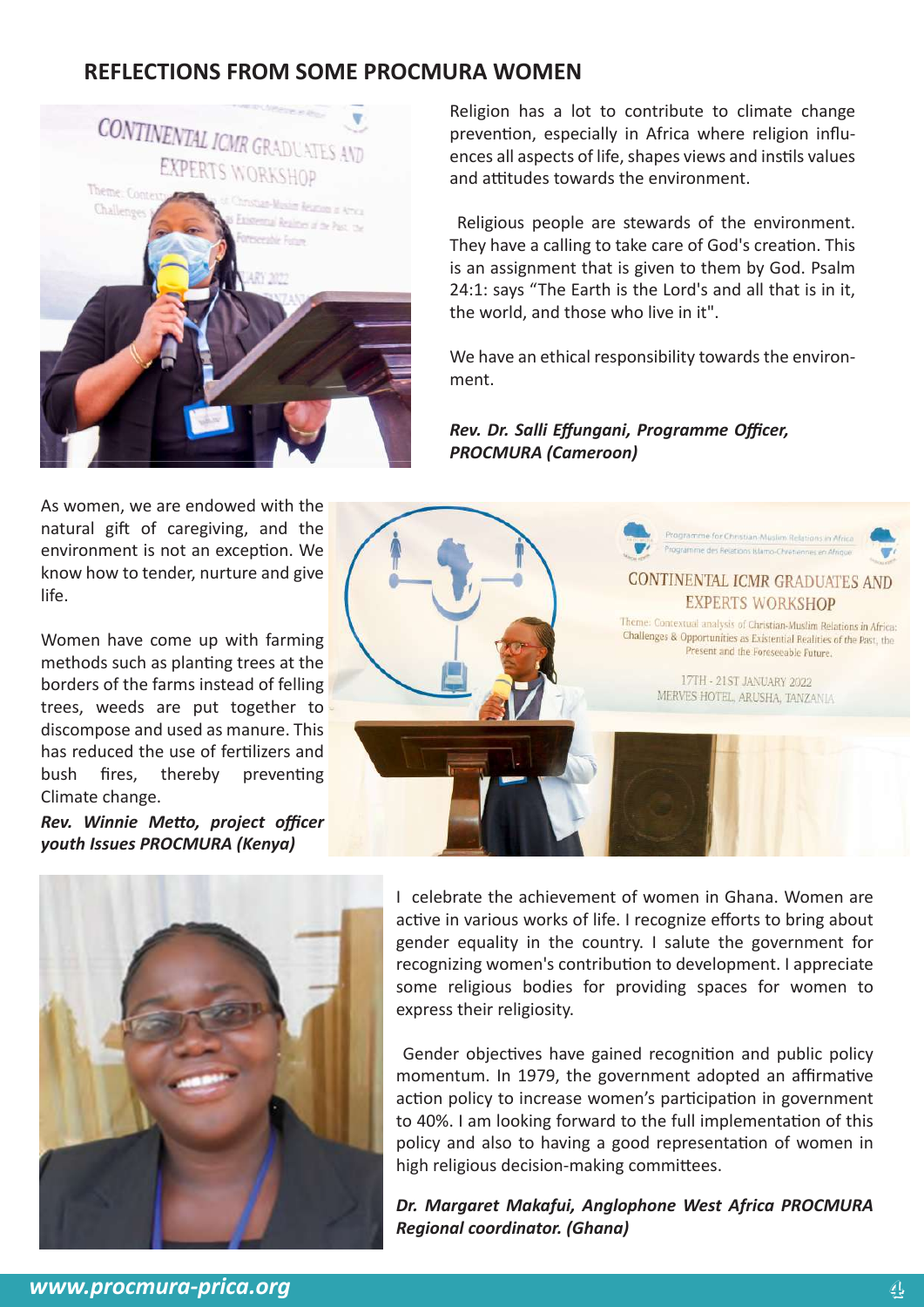As a woman and a reverend Minister from Rwanda, I am celebrating this year's international woman's day with a lot of joy and hope for a better future for the girl child (the woman of tomorrow). I am not indifferent to the challenges of COVID 19 pandemic, but amid these challenges, I have seen women overcoming beyond expectation.

In Rwanda as a country, we have made significant strides in promoting gender equality and women empowerment, with a good representation of women in the parliament. I am looking forward to better strategies that will address structural and cultural barriers to women's economic empowerment at grassroots levels.

*Rev. Rose-Marie IBYISHAKAC, PROCMURA 2nd Vice-Chairperson (Rwanda)*





We appreciate women for their mentorship services to the girl child through the PROCMURA women and girl child empowerment program, where we addressed the challenges of teenage pregnancies, Gender-based violence, and school dropout due to lack of sanitary towels among rural and disadvantaged girls. We are proud of the outcome of this program and celebrate your contributions as a woman.

*Rev. Bernaderth Masaquoi, Area Adviser, Sierra Leone* Happy women's day to all women. Happy women's day to the women in Sierra Leone. We have come a long way. We celebrate women in ministry who are proclaiming the word of God. We celebrate women working with the Sierra Leone Council of churches. We celebrate women in the Sierra Leone PROCMURA Area Commi�ee.

*Rev. Christiana Sutton-Koroma, Chairperson/Executive committee*